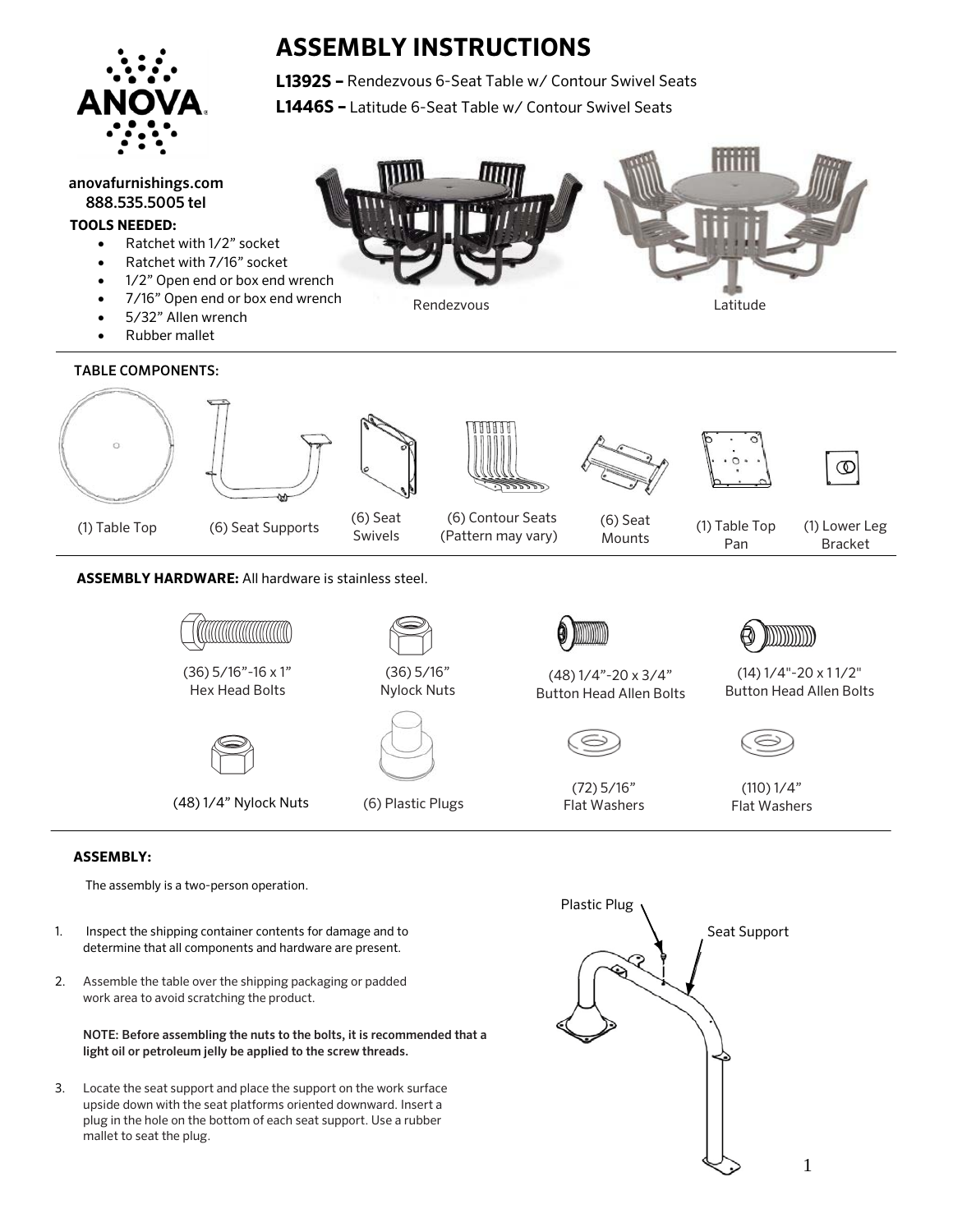- 4. Locate the lower leg bracket. Install a 5/16" flat washer on one of the 5/16"–16 x 1" hex head bolts and insert the bolt through one of the mounting holes in the lower leg bracket and into the lower mounting hole in one of the seat supports. Place a 5/16" flat washer and 5/16" Nylock nut on the end of the bolt and finger tighten.
- 5. Repeat step 4 for the remaining seat supports. Leave the hardware finger tight until after the table top pan is secured.
- 6. Locate the table top pan and place it on top of the platform created by the raised end of the seat supports. Adjust the placement of the table top pan until one set of mounting holes in the pan aligns with the corresponding set of mounting holes in one of the seat supports.

Place a 5/16" flat washer on the end of one of the 5/16"–16 x 1" hex head bolts and insert the bolt through the pan mounting hole in the inner bolt circle and through the hole in the support. Fasten the bolt using a 5/16" flat washer and a 5/16" Nylock nut on the bottom of the bolt and leave nut finger tight.

Repeat this for the remaining mounting holes in the inner circle of the table pan. You may have to adjust the seat supports of the table top pan in order to get the mounting holes to align.

7. Place a 1/4" flat washer on the end of one of the 1/4"–20 x 1 1/2" button head Allen bolts and insert the bolt through one of the table top pan mounting holes in the outer bolt circle and into the corresponding threaded hole in the seat support. Leave the bolt finger tight.

Repeat this for the remaining mounting holes in the outer circle in the top of the table top pan. You may have to adjust the seat supports or the table top pan in order to get the mounting holes to align.

After all the button head Allen bolts are installed, tighten all of the hardware in the lower leg bracket and at the table top pan using a 1/2" socket and a 1/2" open end or box end wrench for the inner top pan and the lower leg bracket bolts and a 5/32" Allen wrench for the outer bolts.

NOTE: Be careful not to over tighten the button head Allen bolts; the inserts they thread into could unseat and begin to spin with the bolt.

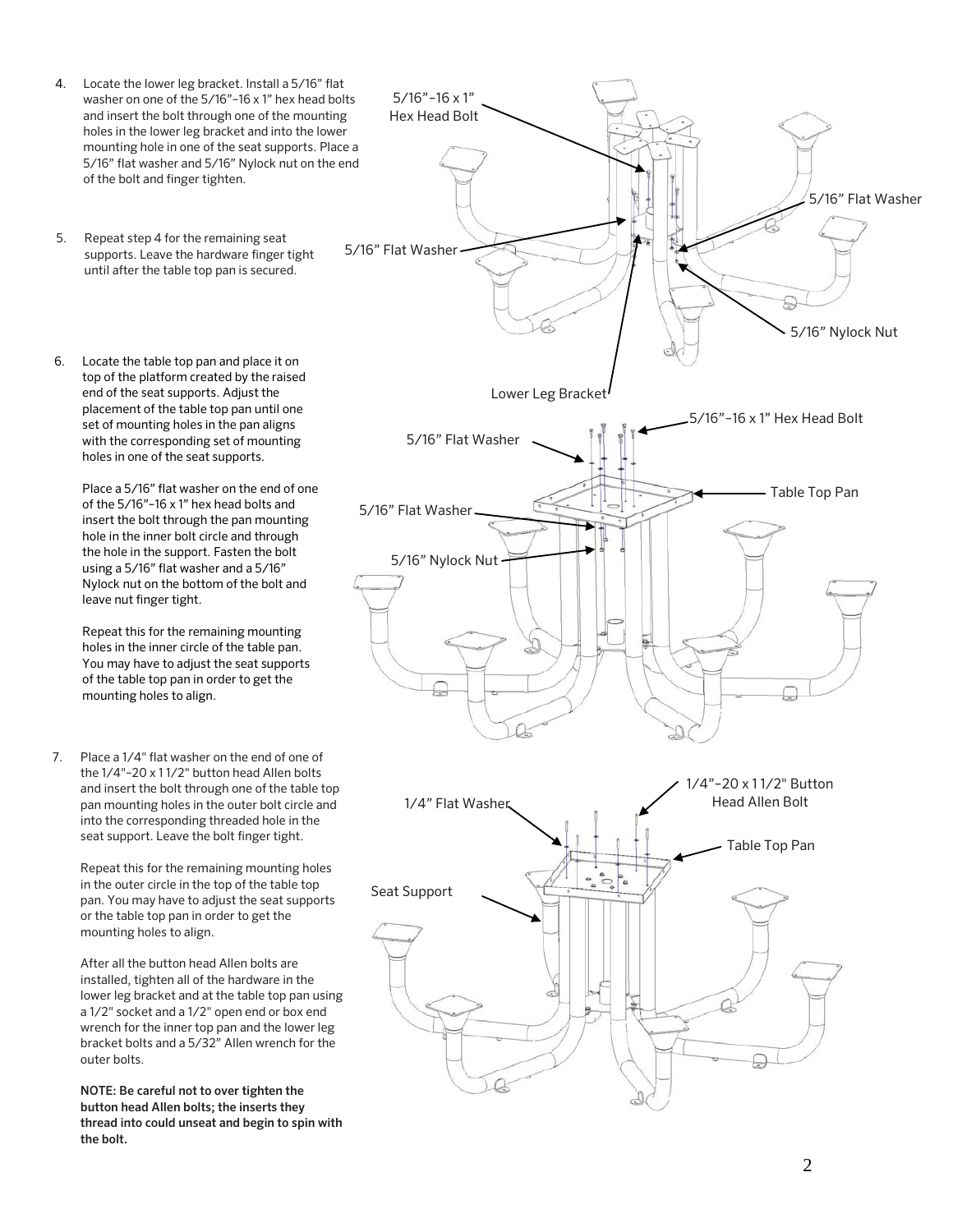8. Locate one of the seat swivels. Position the seat swivel on one of the seat platforms so that the mounting holes in the seat swivel align with the mounting holes in the seat platform.

NOTE: The word "Front" is stamped into the frame of the swivel. This should be oriented toward the center of the table assembly.

Place a 1/4" flat washer on four 1/4"-20 x 3/4" button head Allen bolts and insert the bolts through the bottom plate of the swivel and the seat platform mounting plate. Add 1/4" flat washers and 1/4" Nylock nuts to the end of the bolts and finger tighten. After all four 1/4"-20 x 3/4" button head Allen bolts are installed, tighten using a 7/16" ratchet and a 5/32" Allen wrench. Install the remaining seat swivels in the same manner.

#### NOTE: The blots must be inside the swivel and the Nylock nuts must be outside the swivel for the swivel to work properly.

9. Locate one the seat mounts. Position the seat mount on one of the seat swivel/seat platforms so that the mounting holes on the seat mount aligns with the mounting holes on the top plate of the seat swivel. Place a 1/4" flat washer on four 1/4"–20 x 3/4" button head Allen bolts and insert the bolts through the seat mount and the top plate of the seat swivel. Add a 1/4" flat washer and 1/4" Nylock nuts to the end of the bolts and tighten. After all four bolts are installed tighten using a 7/16" ratchet and a 5/32" Allen wrench. Install the remaining seat mounts in the same manner.

NOTE: The bolts heads must be inside the swivel and the Nylock nuts must ne outside of the swivel for the swivel to work properly.



10. Lift the table top and position it over the table top bracket. Rotate the table top until the frame on the bottom of the table top matches the orientation of the table top bracket. Carefully lower the table top down onto the table top bracket.

Secure the table top to the table top bracket using  $1/4"$ -20 x 11/2" button head Allen bolts with a 1/4" flat washer on each of the bolts. You may have to lift the table top slightly to get the holes to align. Leave the bolts finger tight until all of the bolts are started, then use the 5/32" Allen wrench to tighten the bolts.

NOTE: Be careful not to over tighten the bolts; the inserts they thread into could begin to spin with the bolts.

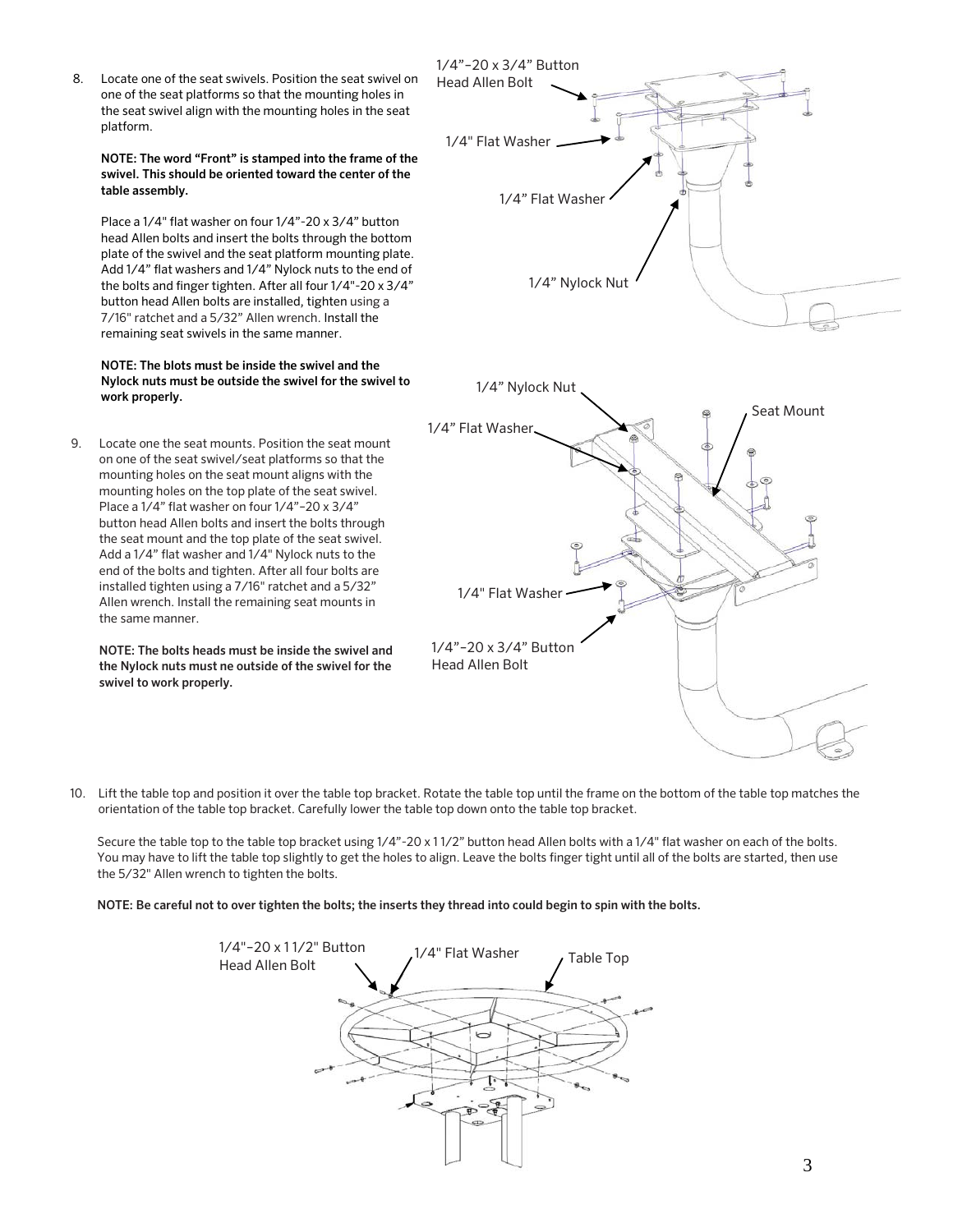11. Place one of the contour seats over one of the seat mounts so that all mounting holes align. Place a 5/16" flat washer on four 5/16"-16 x 1" hex head bolts and insert the bolts through the mounting holes. Secure the bolts with a 5/16" flat washer and 5/16" Nylock nut and finger tighten. After all four 5/16"-16 x 1" bolts are installed, tighten using a 1/2" ratchet and a 1/2" open end or box end wrench.

Install the remaining seat mounts in the same manner.

NOTE: Holding the screw still and turning the Nylock nut protects the finish on the screw and seat from scratching and chipping during installation.



12. Move the table to the location where it will be used.

NOTE: This table is required to be surface mounted prior to use. Follow surface mount instructions provided with the surface mount hardware that you purchase locally.

13. After two weeks, retighten all of the hardware.